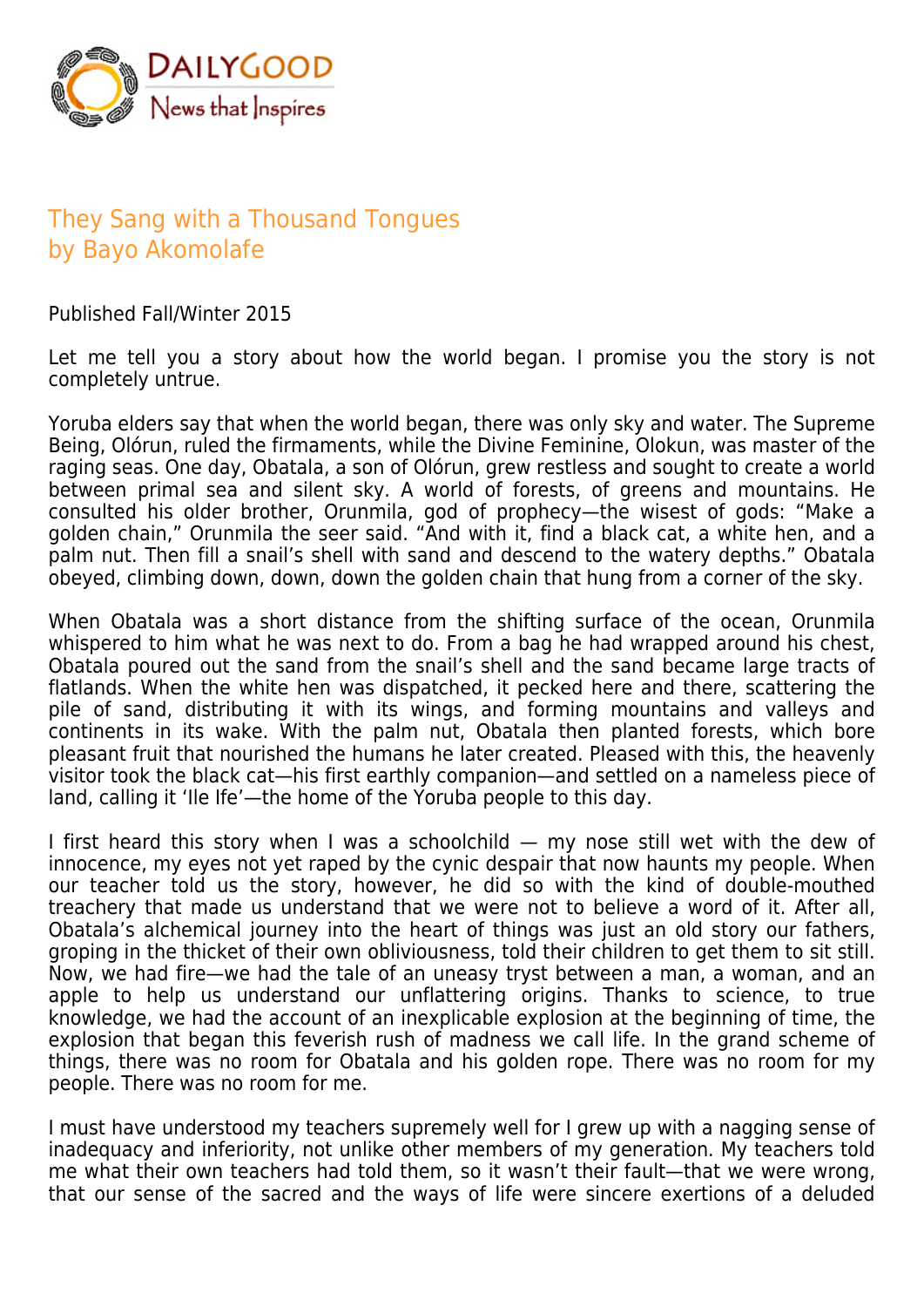people, a blemish awaiting the antiseptic doses of a more refined culture.

"You see this car? Do you hear the humming of its engine?" one of my teachers might very well have asked. "It is not our calabashes and songs that made them. The white man has brought us school, technology, development, and true religion. All we need do is listen intently at the feet of our messiahs."

I never questioned this story. I took it and made it my own. I was fascinated with this doctrine of a distant truth, one so powerful that it made ours of no consequence. Without realizing it, I started to distance myself from my people—of course, I was aided by my own people, themselves lost in the rat race for independence that interrupted their calabashes and songs.

I grew up learning that to speak like an American was to be privileged and superior. So I worked hard at disciplining the natural unwieldiness of my lips by using the 'schwa' sound—to pronounce a word like 'father' with the grace and poise becoming of a New Yorker, not with the 'thickness' of my own tongue.

I sat in the front of every class, desperate to please my teachers, raising my hand at the slightest suggestion of a question. You see, I was convinced in ways that needed little or no articulation that if I got myself educated, I could rise above the debris of my own bells-and-whistles culture and take my place in the constellation of the worthy… and that if I understood the irrefutable nature of things, I could find unmovable ground upon which I could build a real future for myself.

I remember responding to our pastor's salvation call three times on a single Sunday. It was a pretty large church—so he wouldn't have noticed the kid that waited behind for the subsequent services in order to be 'thoroughly saved' from his sins. Later, in the university, I would translate my hyper-religiosity into an ascetic quest for absolute certainty. My pursuit of absolute truth was so relentless that, as a psychology major, I read the Bhagavad Gita, the Quran, tens of Bible concordances, books on quantum physics, chemistry, systematic theology, history, and Darwinian evolutionary theory. My goal was nothing less than claiming the final point of view—a truth so absolute that it shut the mouths of naysayers.

Of course, I need hardly mention that my experiments with discovering absolute truth failed—not because I did not try hard enough. It was a certain lust for life that did me in. It was an orphaned sunray that fell on my eyes; it was a moment by the seashore when the ingress of water leaves one grappling for words; it was the tears of a friend; it was love at first sight. It is in these moments that one realizes that the world is too large to be condensed to one language convention, too promiscuous to abide faithful to any one conception of it. For years I had frantically pursued the one perfect and coherent worldview, the correct answer, the final plot. Instead, I stumbled upon story and the quiet realization that truth is not enough. In the face of an incalculable diversity of cosmologies, knowledge, and realities, epistemic monism was no longer an option.

Today, I see that the people of the Global South are still imprisoned in a single ideology that devalues the tales of Obatala  $-$  a stern monologue that has conditioned us to see ourselves as units of a machine, our lives as instantiations of the modern urge to consume indefinitely, our cultures as cosmetic deviations from the really real, our wisdoms and rituals as subservient to a logical-empirical reality, and the earth as fodder for economic growth.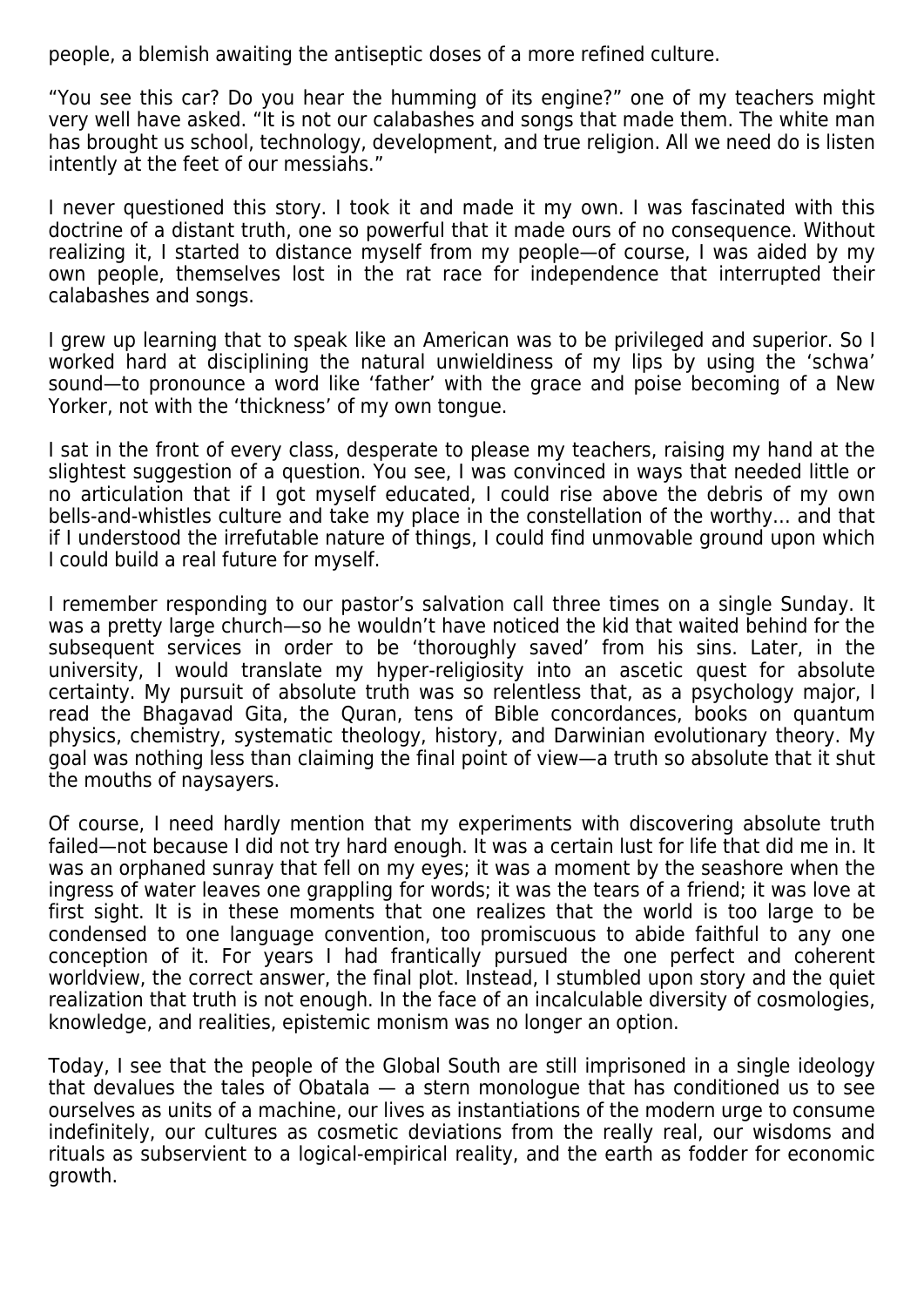We have labored under the notion that we are not enough, that when we speak of subtle worlds, invisible landscapes, and a sacred activism, we speak nonsense. We have assumed that there is only one way to be in the world, and that way is certain, self-evident, and without alternatives—at least to sane, healthy people. We have tried to adopt the language and assumptions of development and progress; to force our eyes to see food as product of the marketplace instead of gift; to devalue our dreams for meaningful work as empty if not bottom-lined by the motivation to make money. But there are rumors of ancient futures and we are beginning to see how this monoculture of mind no longer serves the diversity and expansiveness of human and other-than-human beings; we are seeing how the one usurped the many. We are seeing—like you are—that growth is not enough.

Because of a cockeyed model of life, we live in a generic culture that rewards the fast, the narrow, the devious, and the man that leaves his fellow on the wayside to die. A culture that punishes compassion, smallness, uncertainty, and intimacy. For growth, for this rush for supremacy, we are mortgaging the very things that make us attractive. We are trading away the genius of being alive, our profound diversity. This singular truth, this certainty with its claims to universal validity, this one way of knowing, promised us wealth and peace. The profits grew, but our trees, homes, and lands were disrespected; we became more efficient, but our efficiencies crowded out our cultures and languages.

Now we can no longer abide economic structure and ideological monologue that considers our wellbeing an afterthought, our lands a lifeless mass of dirt awaiting capitalist redemption, and our cultures a cosmetic distraction from the more serious business of making more money. We cannot listen for too long to the boastings of a pixel pretending to be the entire picture.

## Bayo, Ej, and Alethea Akomolafe. photography | James River Richmond

Let me say that the crisis we face as a species is not merely economic, it is epistemic: we are confronted with a paralyzing loss of certainty, the eradication of the mythological grounds upon which we slowly invented modern culture. We are faced with the end of truth. These are perilous times. But therein lies the brilliance of our moment, a beauty I suspect the techne of decentralization serves: the truth is broken, wrinkled, and in his place are a thousand splinters of story. That's the power of today. That's hope of a different persuasion, that in pulsating fractals of the whole, in puddles of renewal and resistance, people everywhere can recognize that behind the sheen of global gigantism, behind the blitz of ads, and behind the certainty of numbers is an institutionalized reluctance for people to live their own lives. In this system, we are hardly the social actors; we are the social outcomes—puppets attached to the strings of a hidden ventriloquist. This is the economic arrangement we call 'normal.'

Wade Davis said, "There is, indeed, a fire burning over the earth, taking with it plants and animals, cultures, languages, ancient skills and visionary wisdom. Quelling this flame, and re-inventing the poetry of diversity is perhaps the most important challenge of our times."

The call to localize is a response to the poetry of diversity and coincides with this end of truth, with the refutation of the 'complete dictionary'—that system of creeds that once roped us in and in whose tight wager a beautiful plurality of worlds still struggles for breath. Economic decentralization, driven by the realization that there are many ways of knowing and being in the world, coincides with this planetary urge to play with new forms,